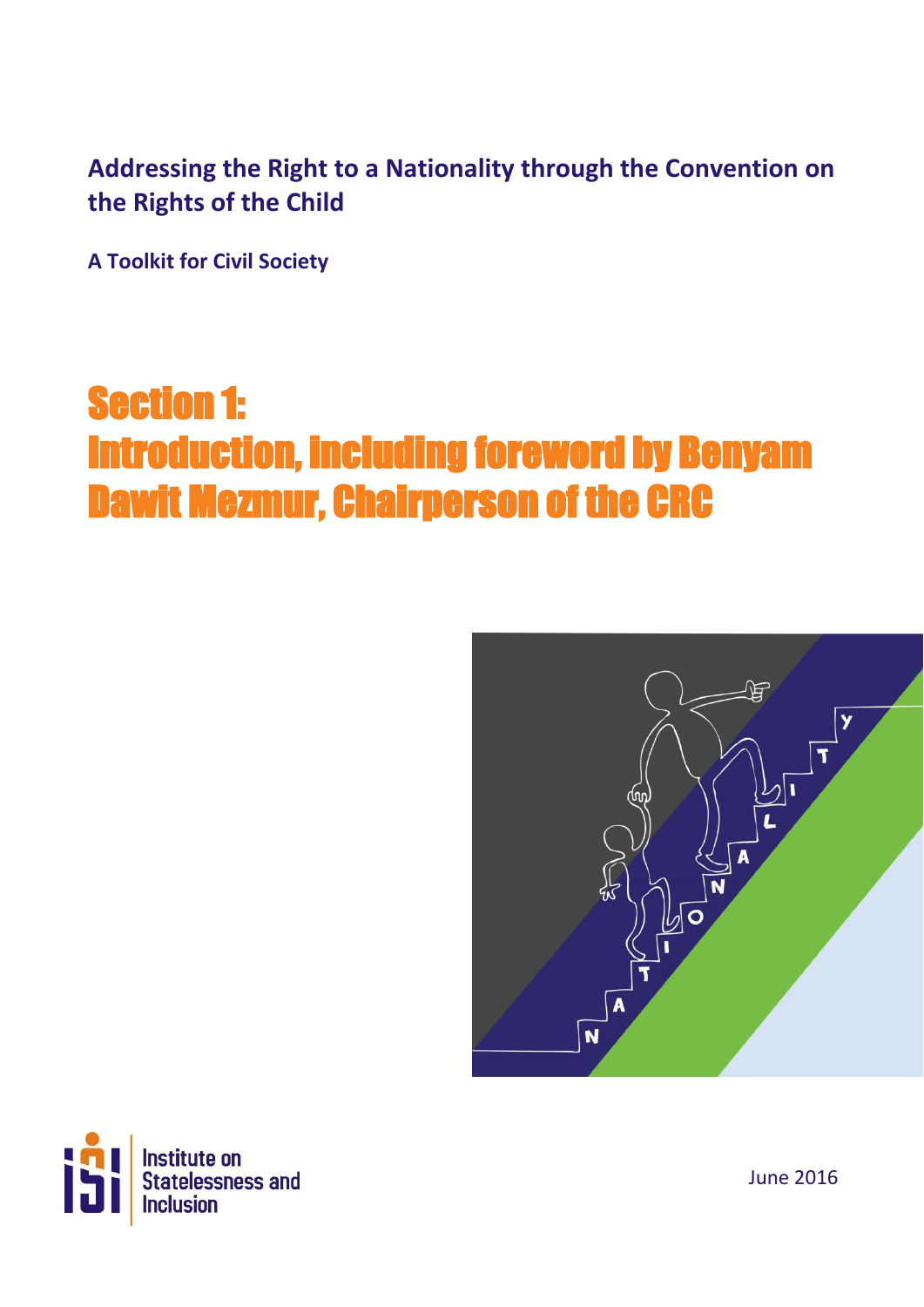

There is one thing that all adults all over the world have in common. We have all been children. Those first eighteen years of our lives in which we learnt the most, grew the most, imagined the most – our childhood years - formed us into the adults we have become. Childhood is finite, but its legacy lasts a lifetime, and the legacy of denial, disenfranchisement and disadvantage which often accompanies childhood statelessness is extremely difficult if not impossible to shake off. Ever.

Despite the language of the Convention on the Rights of the Child (CRC) being absolutely clear: the child *"shall have … the right to acquire a nationality"*; this right has often been overlooked and sometimes poorly understood. But it is an incredibly important one. This is because the child's right to acquire a



nationality has a wider importance beyond the child's identity - significant as this may be. It also serves as an enabling right through which the child's access to and enjoyment of a range of other rights is strengthened, including education, healthcare, family life, an adequate standard of living, movement, liberty, equality and non-discrimination. Hence, realising every child's right to a nationality is also essential to achieving many of the targets set out under the Sustainable Development Goals.

The Committee on the Rights of the Child, on which I serve, has been providing guidance on the scope and content of the child's right to a nationality (and to be protected from statelessness) since the Convention came into force. Through many years of interpretation and application to real-life human rights challenges, the Committee has developed a rich body of jurisprudence, though inevitably there are gaps as new issues emerge and old issues remain unaddressed.

The Committee, which has a duty to be active and not activist in executing its supervisory role depends on a vibrant global civil society to provide it with the information it needs, to help ensure that every state fulfils its obligation to ensure every child's right to acquire a nationality. This Toolkit is thus a timely and important new resource for civil society. It guides actors through both the issue and the process, and provides key information and helpful advice along the way. It is a useful, practical and accessible tool, no matter what the starting level of expertise of the user is.

The CRC provides a powerful framework through which gaps in law, policy and practice that continue to undermine children's right to acquire a nationality and create statelessness can be identified, understood and addressed. We all have our own role to play in order to achieve this, and I have no doubt that this Toolkit will contribute to an increase in the quality, quantity and comprehensiveness of civil society submissions to the Committee on the child's right to acquire a nationality; which in turn will enable the Committee to continue to raise this issue and make stronger, more consistent and better informed recommendations.

Benyam Dawit Mezmur Chairperson, Committee on the Rights of the Child June 2016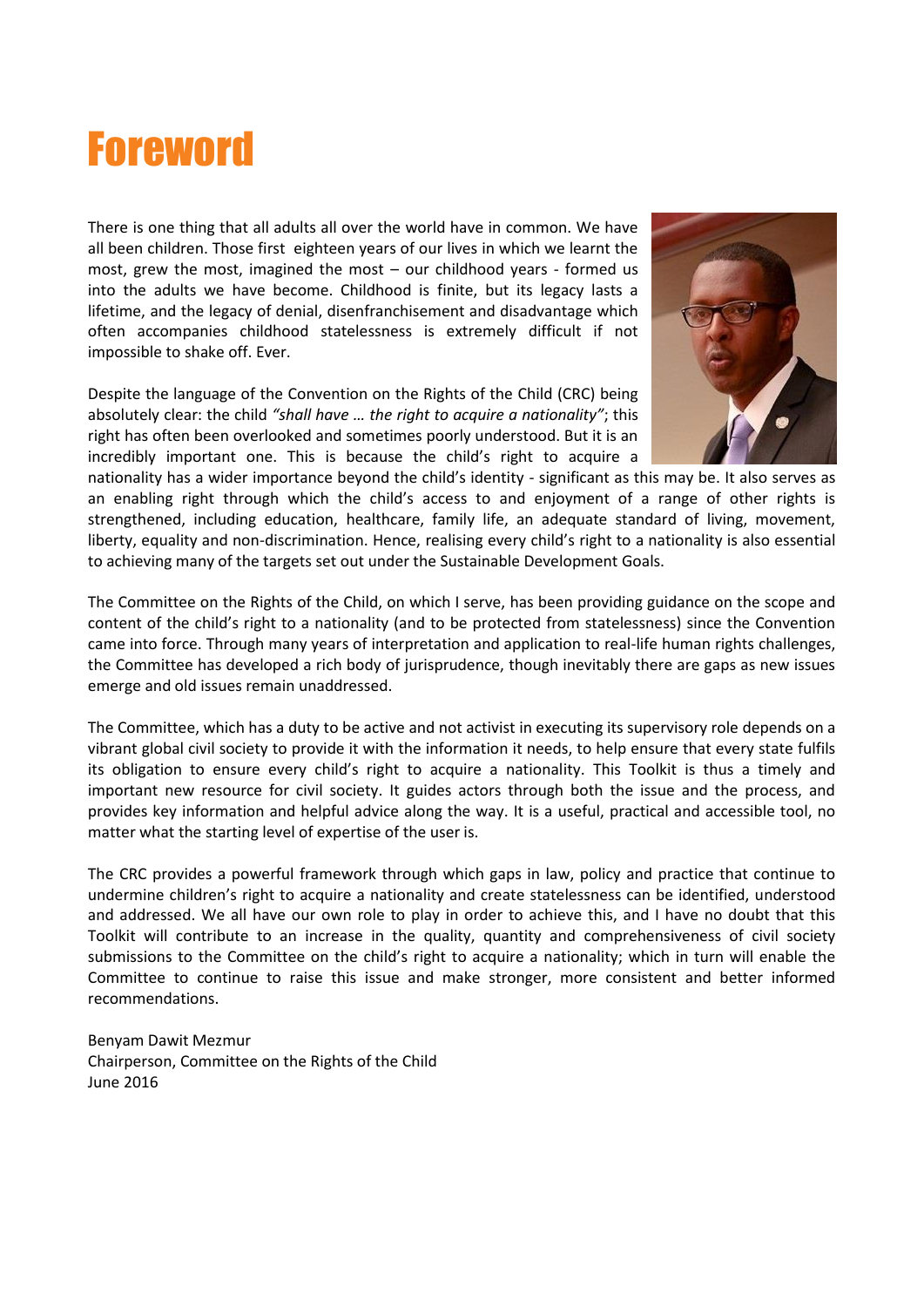# 1. Introduction

The Institute on Statelessness and Inclusion has developed this Toolkit to assist civil society in its endeavours to effectively engage the Committee on the Rights of the Child to ensure that States fulfil their obligations under Article 7 of the Convention on the Rights of the Child to promote, respect and fulfil every child's right to acquire a nationality, and to ensure that no child is stateless.

The Toolkit comprises ten sections which can be read together or individually, depending on the reader's existing level of knowledge and interest. Each section serves a specific purpose, while also being part of a collection of Tools which provide civil society actors, including NGOs, National Human Rights Institutions and Ombudspersons with a wide range of information and advice.

#### **Who is this Toolkit for?**

The Convention on the Rights of the Child recognises the right of every child to acquire a nationality, yet millions of children are denied this right and face a life of statelessness. **This Toolkit is designed to help civil society organisations promote the fulfilment of the child's right to a nationality through leveraging the full potential of the CRC framework.** It offers an overview of the core challenges relating to childhood statelessness and how the CRC can support efforts to address these, as well as a step-by-step guide to effectively navigate relevant procedures. While not its primary focus, the Toolkit also looks at how challenges faced by stateless children in the enjoyment of their rights can be raised during the CRC monitoring and reporting process.

The Toolkit has two main audiences. Firstly, it aims to help civil society actors engaged in efforts to address statelessness to understand how the CRC can be used as an instrument in helping to prevent and reduce childhood statelessness and protect stateless children in their country or region. Secondly, the Toolkit aims to help civil society organisations working to promote the full enjoyment of child rights to better appreciate, identify and respond to problems relating to the realisation of the child's right to a nationality through their engagement with the CRC monitoring and reporting process. The content of this Toolkit may also be of interest to any civil society organisations operating in the broader field of human rights, as well as to other stakeholders involved in studying and/or promoting the fulfilment of child rights, including UN agencies, academics, legal practitioners, the media and government policy makers.

#### **Why nationality?**

Among child rights advocates, the right to a nationality has received relatively little attention. Nationality is a less tangible concept than, for example, education or protection from child labour. Childhood statelessness (the situation that arises when the right to a nationality has not been fulfilled) is also a largely invisible problem: it remains unidentified in many countries and there is very little data available on who is affected. Moreover, the very nature of statelessness as an extreme form of exclusion pushes stateless children to the very margins of society, from where it is very difficult to make their voices heard.

For all people, including children, nationality is a right that is of fundamental importance to well-being and the ability to lead a dignified life. Nationality acts as an 'enabling' or 'gateway' right, without which it is often impossible to exercise many other rights. Denying children a nationality can have a significant impact on all other child rights, including their access to education, healthcare, free movement and family life. Not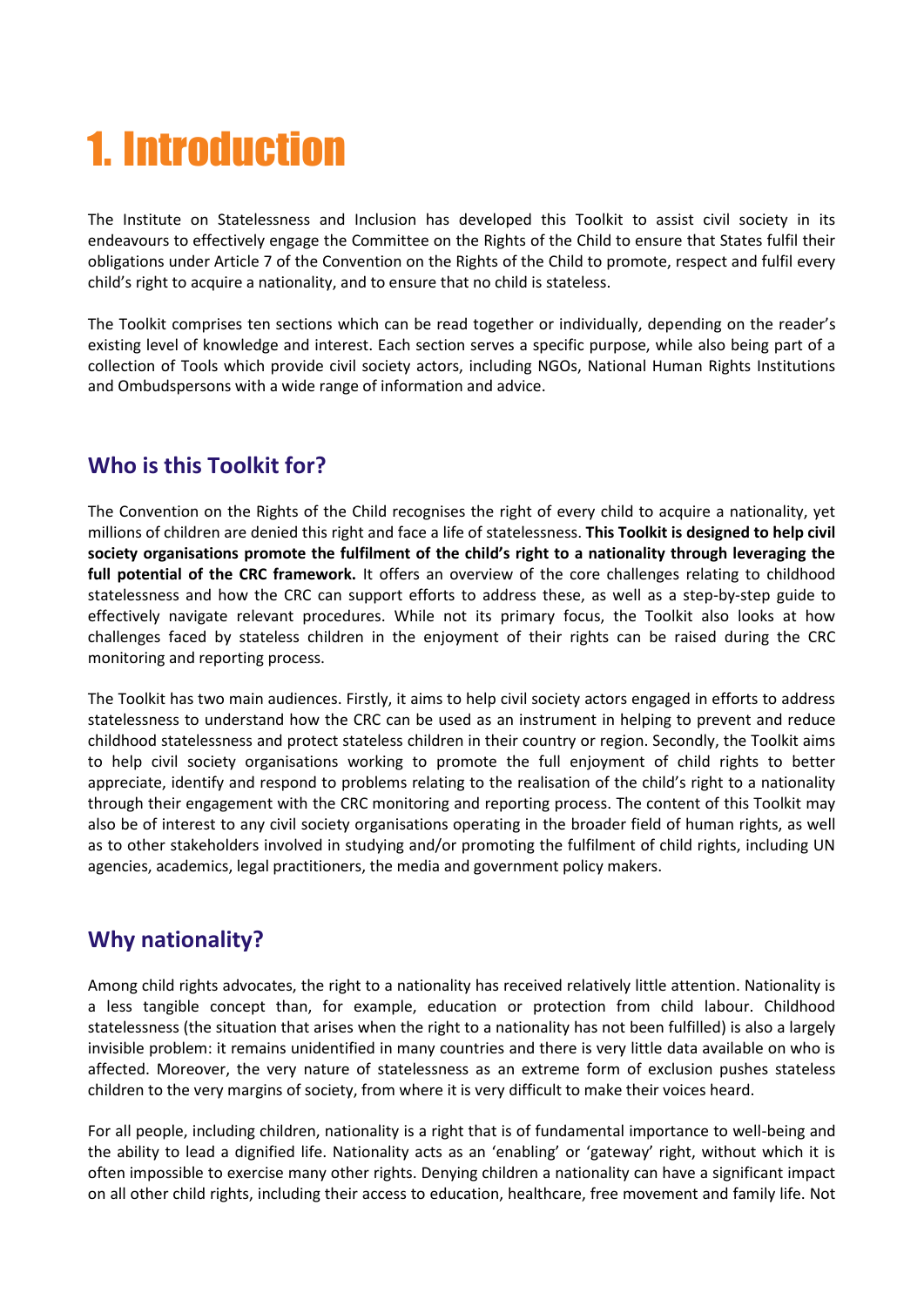only is statelessness not in a child's best interests, but as long as children are denied the right to a nationality, this will obstruct the fulfilment of other child rights. Preventing and resolving childhood statelessness by ensuring the right of every child to a nationality is central to any holistic approach to the promotion, protection and fulfilment of child rights.

#### **Why a child rights approach?**

Statelessness is a global phenomenon, affecting millions of people of all ages, across all regions of the world. The problem is bigger than 'just' a child rights issue and a range of strategies must be adopted as part of an effective international response. However, there are a number of important reasons to adopt a child rights approach to statelessness, including through active engagement with the CRC framework.

As with any child rights issue, today's children cannot be made to wait for tomorrow's action or solutions. Childhood is finite: it lasts just 18 years. The failure to fulfil the right to a nationality is affecting the lives of millions of children right now, with tens of thousands more being born into statelessness every year. Childhood statelessness is a real and urgent issue that must be prioritised because with each year that a child spends without a nationality, the impact of statelessness on his or her life deepens.

Preventing childhood statelessness is also an important measure in halting the spread of statelessness in general. The greatest source of new cases of statelessness in any given year is the denial of the child's right to a nationality, in particular through the inheritance of statelessness from parent to child. While many situations of statelessness have become entrenched, making it difficult to achieve a wholesale remedy in the short term, taking measures to prevent new generations from being affected will contribute to at least managing such a situation and may help to pave the way to broader solutions in the longer term. It can also be easier to address cases of statelessness immediately at birth or during (early) childhood than to resolve them later in life. Children usually have clear and strong connections to just one or two countries – through place of birth and parentage – which should allow for a clear and uncomplicated pathway to nationality. The process of granting nationality to children also tends to be easier than acquisition of nationality as an adult – the latter of which often requires naturalisation, which can be subject to wide discretion and a range of conditions, some of which are particularly challenging for a stateless person to meet.

#### **What can be found in the Toolkit?**

The ten sections of this Toolkit provide the reader with the following:

- **1. Introduction:** The Introduction sets out the purpose and aims of the Toolkit. It also provides a basic introduction for its two key target audiences: Civil society actors working on statelessness and child rights organisations, on the importance and relevance of taking a child rights approach and addressing the right to a nationality respectively. The introduction also briefly summarises the contents of the Toolkit.
- **2. About the right of every child to a nationality:** This 'substantive' section of the Toolkit provides a more in-depth analysis of the scope and content of every child's right to a nationality. It explains childhood statelessness and its impact, sets out what international law can do to help prevent childhood statelessness and the key principles which inform the right of every child to a nationality. It also elaborates on why the CRC framework is so important.
- **3. About engaging with the Committee on the Rights of the Child:** This second 'substantive' section provides a closer look at the Committee, its mandate and its previous work to ensure every child's right to a nationality, including the recommendations it has made on the content/substance of the right and on general measures of implementation.